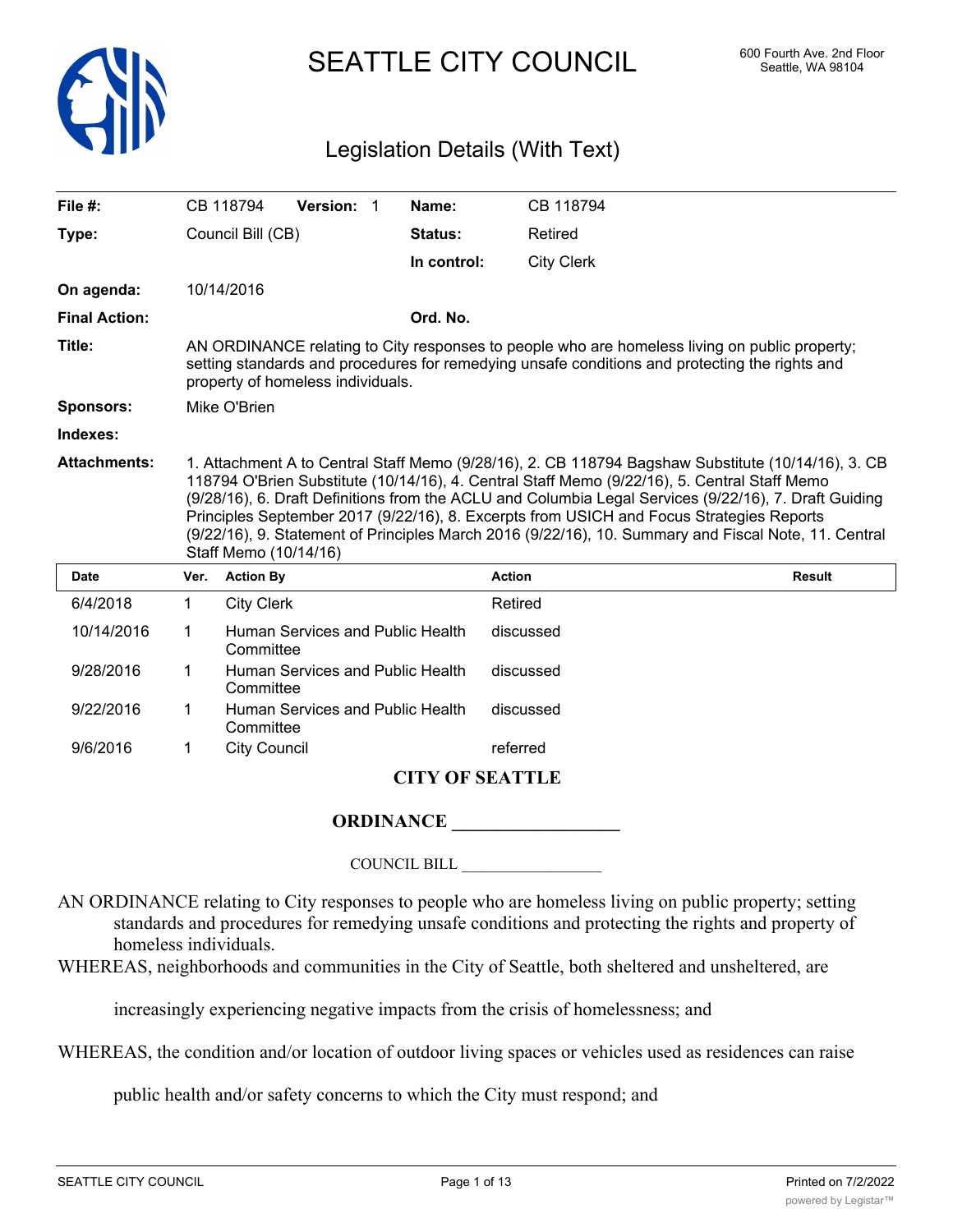- WHEREAS, removing outdoor living spaces or impounding vehicles being used as residences when there is not sufficient adequate and accessible alternative housing exacerbates the hazards facing unsheltered individuals and fails to address neighborhood concerns;
- WHEREAS, the long-term solution for homelessness is a "housing first" approach that provides sufficient adequate and accessible permanent housing for people who are homeless;
- WHEREAS, finding permanent and sustainable housing for homeless individuals is a priority for the City, as is avoiding additional harm to those who are living unsheltered;
- WHEREAS, homelessness is a public health crisis causing increased disease and premature death for people who are homeless;
- WHEREAS, the January 29, 2016, One Night Count found 2,942 individuals sleeping unsheltered in Seattle, an increase of 4.6 percent from the previous year and part of a 67 percent increase in unsheltered homelessness in Seattle since 2011;
- WHEREAS, the City's lack of sufficient adequate and accessible housing to accommodate the needs of all people experiencing homelessness has led to unauthorized outdoor living spaces in the City;
- WHEREAS, in 2013, the City's Human Services Department found disproportionality of homelessness among people of color and other groups such as veterans and LGBTQ individuals;
- WHEREAS, the City is committed to protecting the civil rights as well as the public health and safety of all people, including those experiencing homelessness;
- WHEREAS, no person should suffer or be subject to unfair discrimination or arbitrary treatment based on housing status;
- WHEREAS, in response to the increase in the number of people experiencing homelessness, the Mayor declared a Civil Emergency on Homelessness in November 2015 that called for federal and state assistance, as well as innovative and proactive strategies to assist those in need;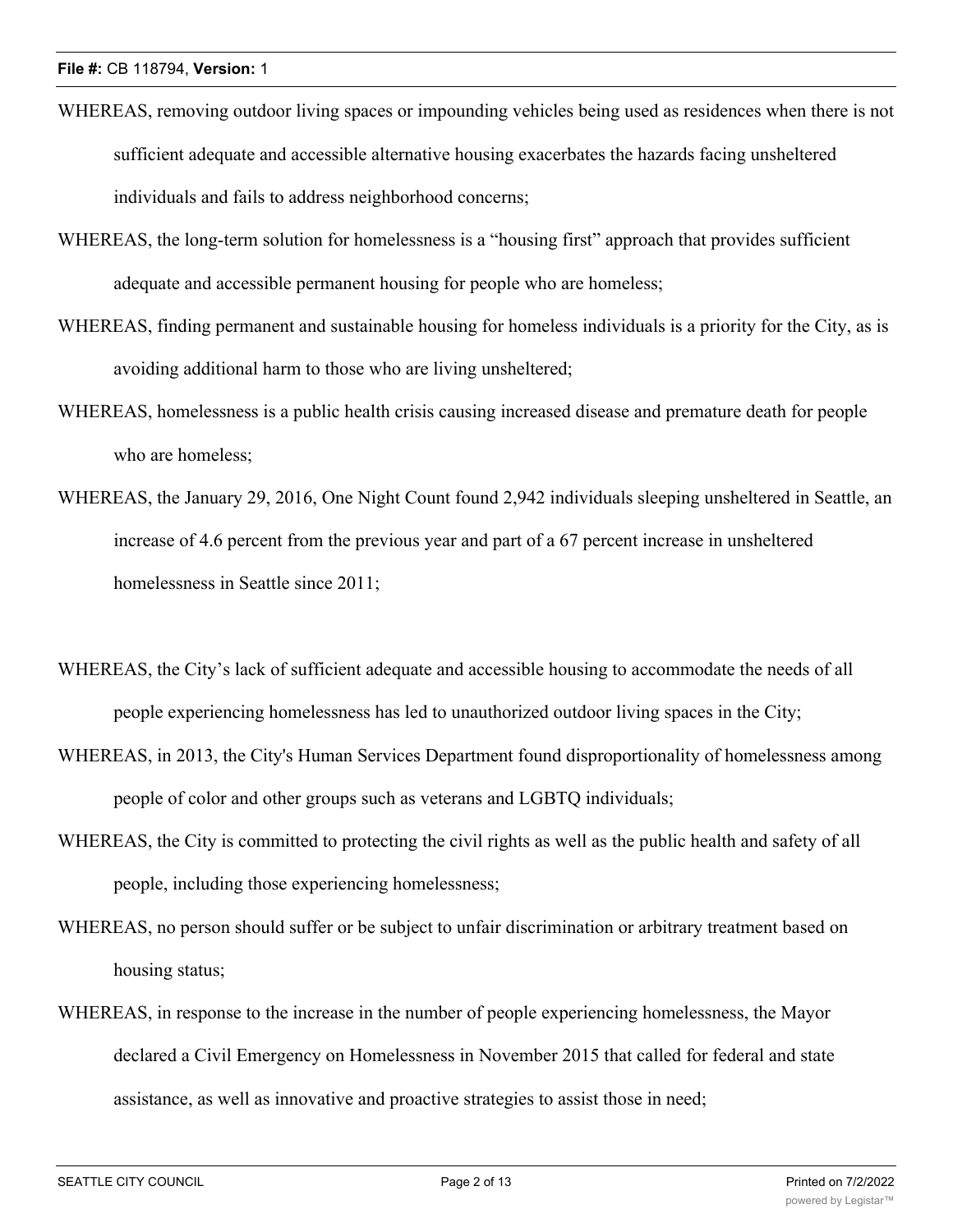- WHEREAS, shelter will continue to remain a critical and life-saving service, particularly during times of individual crisis or severe weather; and
- WHEREAS, it is the intent of this body to provide clear procedures to ensure that the City can respond appropriately and adequately to needs of individuals as well as the health and safety of all neighborhoods, and to emergency situations, without subjecting unsheltered individuals to greater hardships; NOW, THEREFORE,

#### **BE IT ORDAINED BY THE CITY OF SEATTLE AS FOLLOWS:**

Section 1. Definitions. The following definitions apply through this ordinance:

"Adequate and accessible housing" means, at a minimum, living space:

(1) Where a person has the right to reside and keep belongings on an ongoing, long-term basis at any time of day or night;

(2) That meets living standards commonly acceptable to society, and includes safety from other individuals, the elements, and exposure to disease or filth, room to move about, storage space for belongings, the ability to maintain current household composition, accommodation for physical or mental limitations, and access to hygiene facilities; and

(3) That is actually accessible to the individual who is or will be living in that space, including that the individual must not be barred as a result of criminal background, treatment status, ability to show identification, household composition, physical or mental limitations, or otherwise.

"City" means The City of Seattle and any of its contractors, agents, employees, or partners.

 "Hazardous condition" means a condition that creates an imminent and likely public health or safety harm. The public health or safety harm must be created by the presence of a particular condition and not a generalized harm common to all who are unsheltered.

 "Household" means a group of individuals who wish to live together because they are relatives, are in a family relationship, or for other reasons. A household includes pets.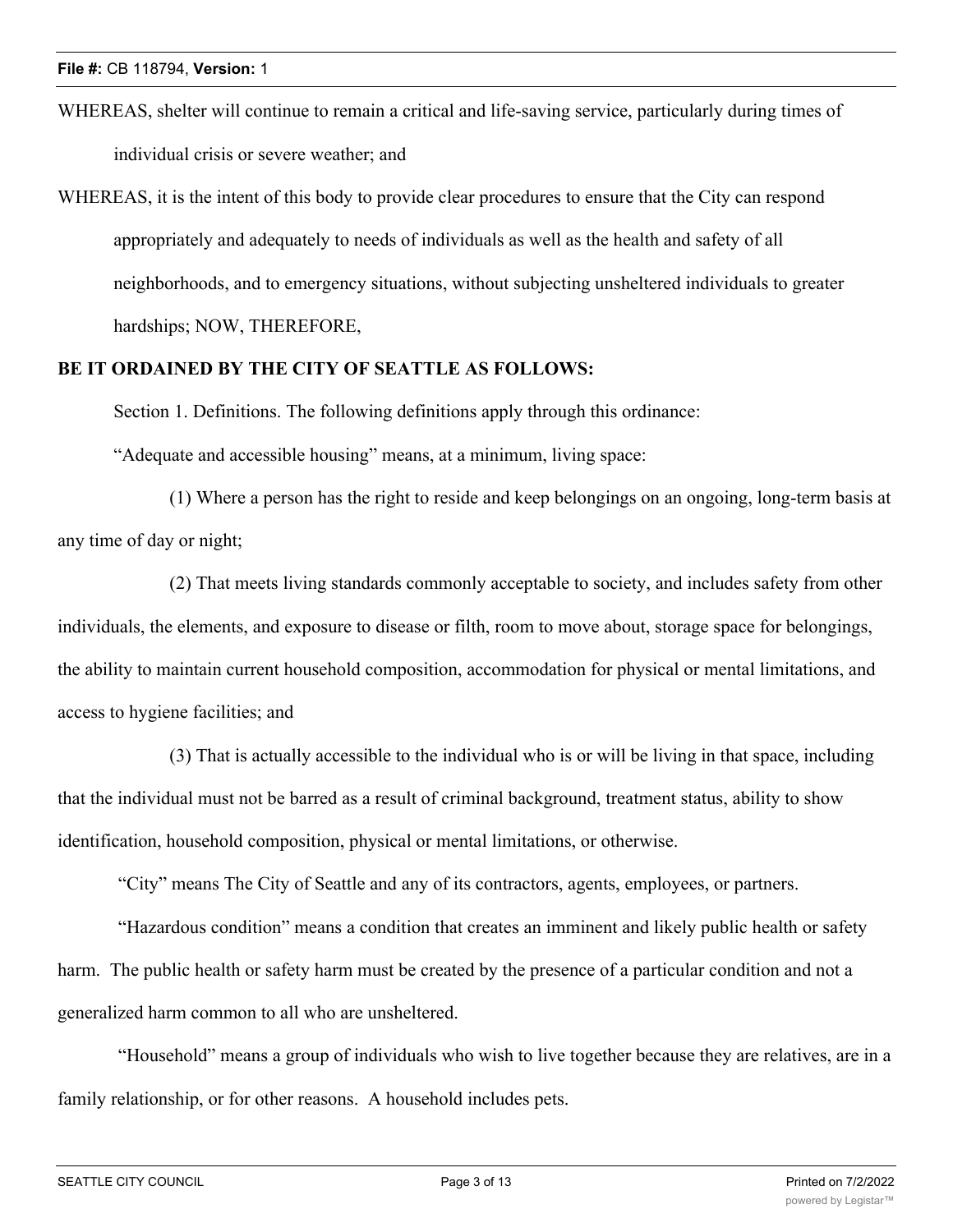"Impoundment" means any action by the City to remove or tow a vehicle used as a residence without the express approval of the vehicle's owner.

 "Outdoor living space" means any outdoor public space that homeless individual(s) use to live or sleep in, as evidenced by the presence of a sleeping bag, shelter, tarp, tent, bed, cardboard, metal sheeting, furniture, or other objects demonstrating an intent to live in the location for one or more days, whether or not continuously.

"Personal property" means any item which an individual owns and which might have value or use to that individual, regardless of whether the item is left unattended for temporary periods of time or whether it has monetary value. Personal property includes vehicles. This does not include weapons other than knives, contraband, items which pose an obvious health or safety risk, or are clearly contaminated in way which a reasonable person would conclude the items should not be stored with other property.

 "Public space" means any area which is owned, leased, maintained, controlled, or managed by a government or public entity.

 "Removal" means action to remove people, camps, structures, or personal property located at outdoor living spaces.

"Specific public use" means a lawful designated and recognized function, including but not limited to park use, schools, and recreational areas. The City shall establish by Director's rule the criteria for and a process by which the Department of Neighborhoods may define a "specific public use" for a particular location, for purposes of designating an "unsuitable location".

"Unsafe location" means a location that poses imminent danger of harm to individuals residing in that location or to the general public. The danger of harm must be created by the presence of the specific outdoor living space or vehicle used as a residence at the particular location and not generalized danger of harm common to all who are unsheltered.

"Unsuitable location" means a location that has a specific public use that is substantially impeded as a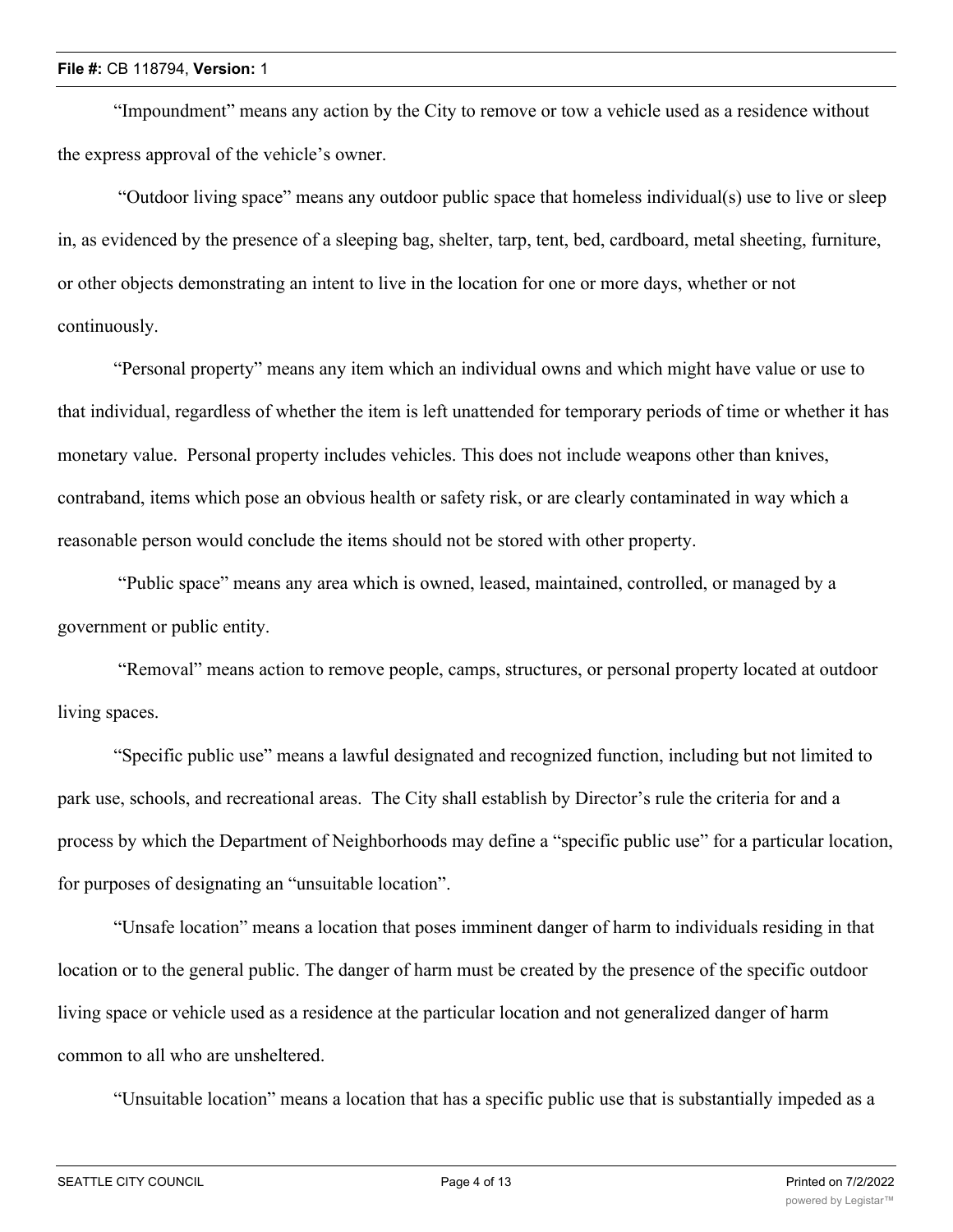result of an outdoor living space or vehicle used as a residence in that location, and where the public lacks alternative means to accomplish the specific public use. The City shall establish by rulemaking criteria for and a process by which the Department of Neighborhoods may designate specific sites as unsuitable based on a showing of need. Designations of unsuitability must leave ample nearby, public spaces that are not unsafe or unsuitable.

Section 2. Community response line

A. For the benefit of all City residents, the City has an interest in preventing the build-up of garbage, human waste, and other refuse at outdoor living spaces and other public spaces. The City Customer Service Bureau shall serve as the coordinating entity for requests for clean-up and/or basic services.

B. The City shall investigate requests for a clean-up or a health and safety inspection including a site visit if adequate information is provided that there may be a legitimate concern about health and/or safety.

C. The City shall provide outreach, basic garbage, sanitation, and harm reduction services upon request at outdoor living spaces containing more than five individuals.

Section 3. Removal and impoundment. The City may respond appropriately to emergency situations such as fires, crimes, or medical crises as it normally would outside outdoor living spaces. However, except as specified in Section 4 of this ordinance, the City may undertake a removal or impoundment action only when the City has satisfied the following conditions:

A. Adequate and accessible housing is available at the time of removal or impoundment, or at the time of voluntary departure, to any individuals whose persons, personal possessions, and/or vehicles are being removed or impounded.

B. The affected individuals have been engaged with sufficient individualized outreach over a period of not less than 30 days, to allow anyone interested to move voluntarily to adequate and accessible housing. Sufficient outreach involves, at a minimum: (1) making an individual assessment of each affected individual, which includes, but is not limited to, considerations of household composition; disability; mental illness or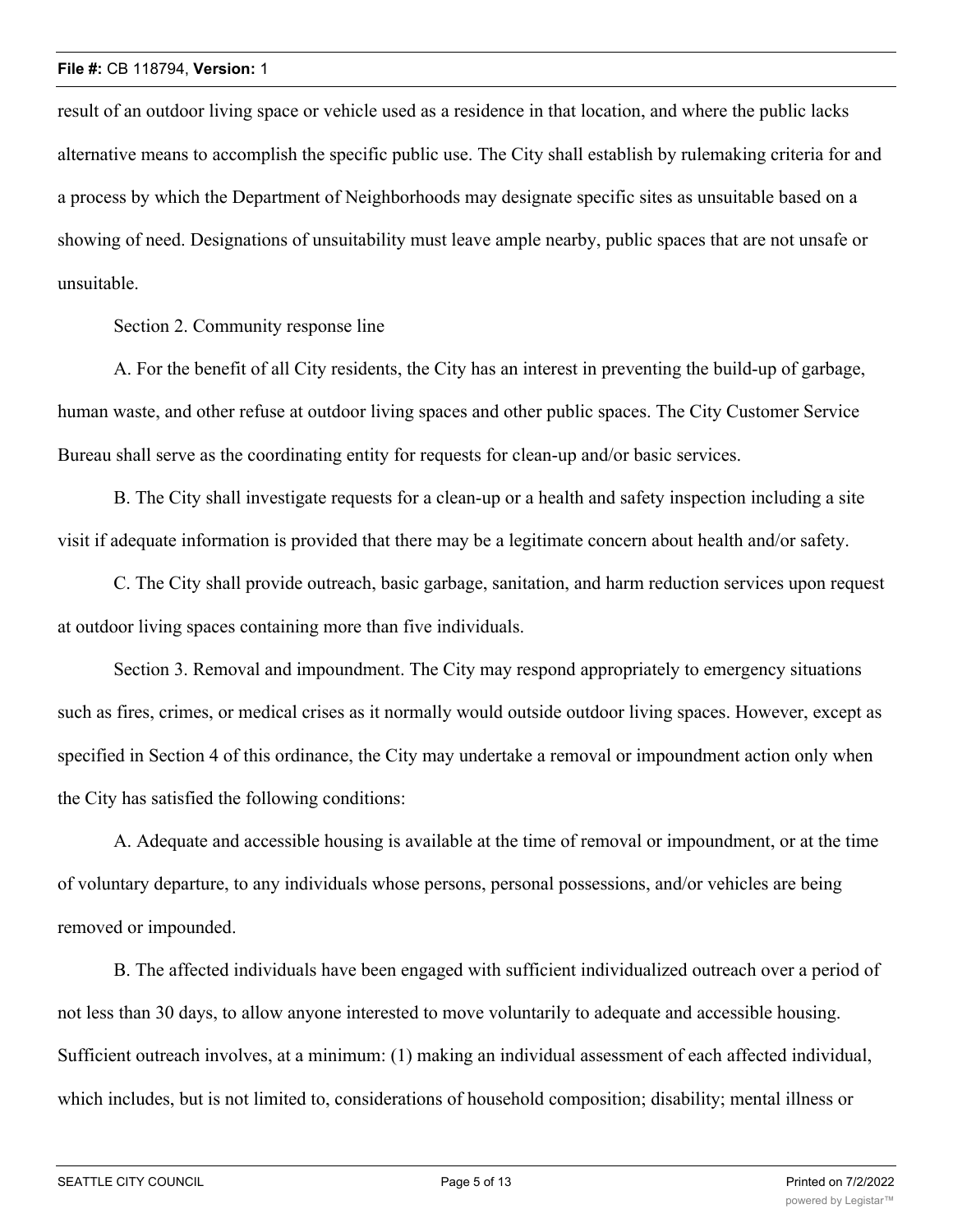#### **File #:** CB 118794, **Version:** 1

other mental or emotional capacity limitations; substance use or treatment status; geographic needs, such as proximately to personal support, healthcare, employment and other geographic considerations; and ongoing support needs; (2) identifying and offering adequate and accessible housing based on this individual assessment; and (3) if an offer is accepted, providing assistance with both the administrative and logistical aspects of moving into the identified adequate and accessible housing. Outreach shall identify wherever possible where the individual is already working with service providers and coordinate with those efforts, and shall integrate with other City and King County data sharing projects to prevent avoidable duplication of data and effort.

C. The City has provided written notice meeting the following requirements:

1. Notice must include the following information:

a. The specific date and time the anticipated removal or impound will take place, which must not be fewer than 30 days from the notice date;

b. Explanation of the actions that will be taken during the removal or impoundment and how loss of personal property can be avoided;

c. Information about where personal property will be safeguarded if seized during the removal or impoundment and how it can be retrieved after removal or impoundment;

d. Contact information for the outreach organizations that will work with that site as specified in subsection 3.B of this ordinance; and

e. A statement that removal or impoundment will not occur in the absence of adequate and accessible housing for all affected individuals, and information about how the housing options can be accessed.

2. Notice must be provided in languages likely to be spoken by impacted individuals, and through methods capable of being understood by persons with physical and mental disabilities.

3. Notice must be posted in a conspicuous location at the relevant outdoor living space or on the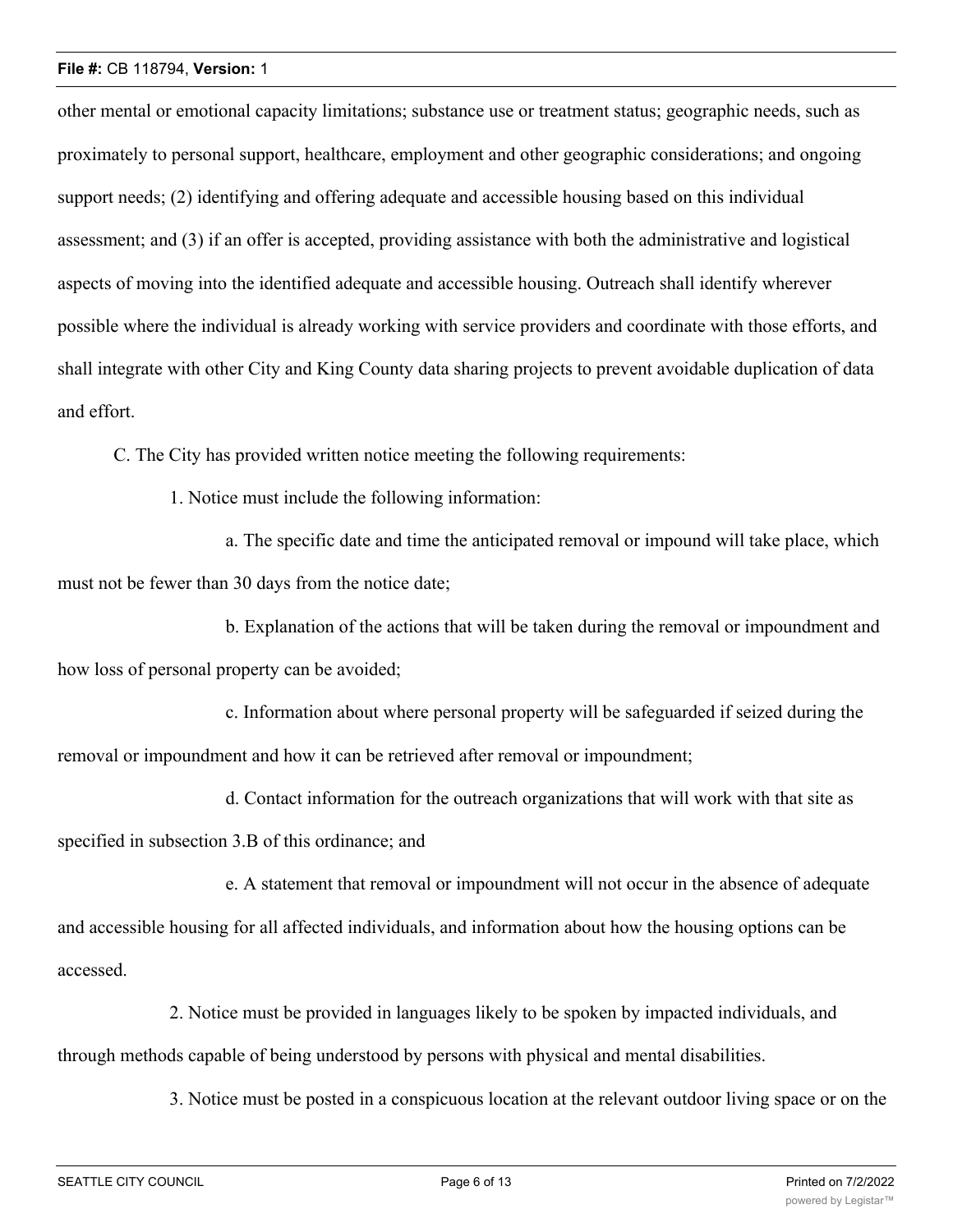relevant vehicle, as well as affixed to all tents and structures used for shelter at that location.

D. During a removal or impoundment, the City will safeguard all personal property free of charge according to the following requirements:

1. For individuals present at the time of the removal or impoundment who have accepted the offer of an adequate and accessible housing but do not have the ability to transport their personal property, the City shall transport all personal property to the location of the accepted housing the day of the removal or impoundment.

2. For individuals absent at the time of the removal or impoundment, the City must document that those individuals had actual notice of the removal or impoundment.

3. For individuals absent at the time of removal or impoundment, or present but who did not accept the offer of adequate and accessible housing and do not have the ability to transport their personal property, the City will safeguard all personal property as follows:

a. Personal property must be photographed and catalogued by location and with identifying details of the personal property prior to being put into storage. Such information must be searchable by computer and by calling a City agent.

b. The location of the storage facility must be accessible by public transportation and accessible to those with disabilities.

c. Its operating hours must extend beyond normal business hours to accommodate those who work or have other obligations during midweek during normal business hours.

d. Photo identification shall not be required as a condition of retrieval.

e. The City must post notice for 90 days at the location of the removal or impoundment with the location of the seized personal property and instructions for reclaiming such personal property.

f. Within 24 hours of the removal, a City agent or employee must return to the site and seek to inform individuals of how to retrieve their items.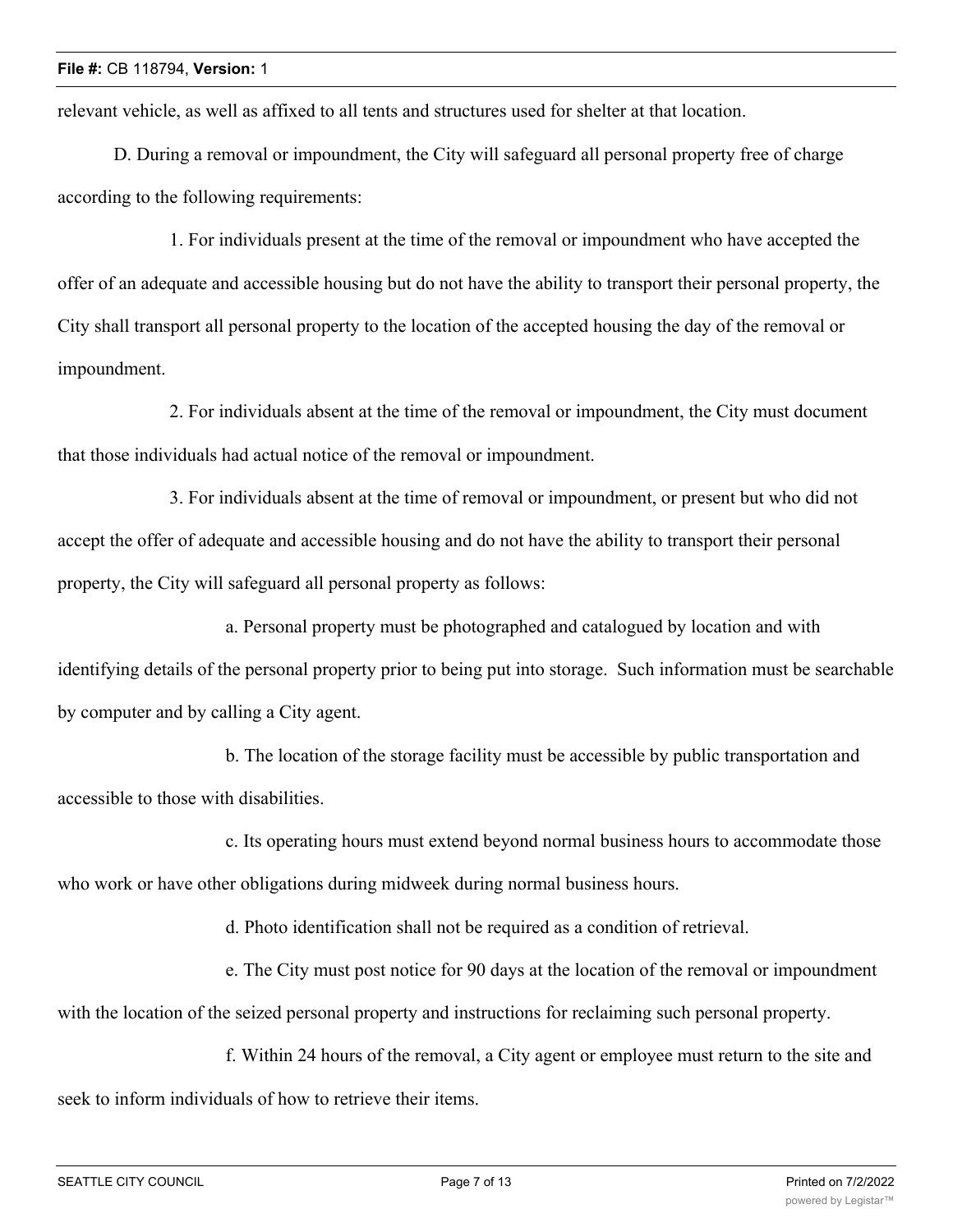g. After 90 days, the City may dispose of any unclaimed personal items provided all the all the requirements of subsections 3.D.3.a-f of this ordinance have been met.

Section 4. Hazards and unsafe or unsuitable conditions

A. If an outdoor living space or a vehicle used as a residence is in an unsafe or unsuitable location, or creates or contains a hazardous condition, the City may undertake a removal or impoundment action if conducted in accordance with the procedures set forth in this Section.

B. Prior to conducting removal or impoundment actions based on unsafe or unsuitable locations, the City must do the following:

1. The City must inform all individuals staying at such location the reasons that it is unsafe or unsuitable at least 48 hours prior to any removal or impoundment.

2. If an outdoor living space covers both safe or suitable and unsafe or unsuitable locations, the City may only undertake removal or impoundment actions that are in the unsafe or unsuitable location.

3. The City must identify and make available to all affected individuals a nearby, alternative public space owned or controlled by the City to camp or park that is not unsafe or unsuitable.

4. The City must conduct sufficient individualized outreach.

C. Prior to conducting removal or impoundment actions based on a hazardous condition or hazardous conditions, the City must do the following:

1. For at least 72 hours, provide access to basic garbage, sanitation, and harm reduction services, including emptying receptacles and containers provided for refuse and disposal of sharps, as dictated by the nature of the hazardous condition.

2. Make reasonable efforts to identify the likely source of the hazardous condition and take action against only those responsible for creating the hazardous condition.

3. Provide a meaningful opportunity to cure the hazardous condition, including: (a) an effective cure notice of the specific conditions that create the hazardous condition and information on how that condition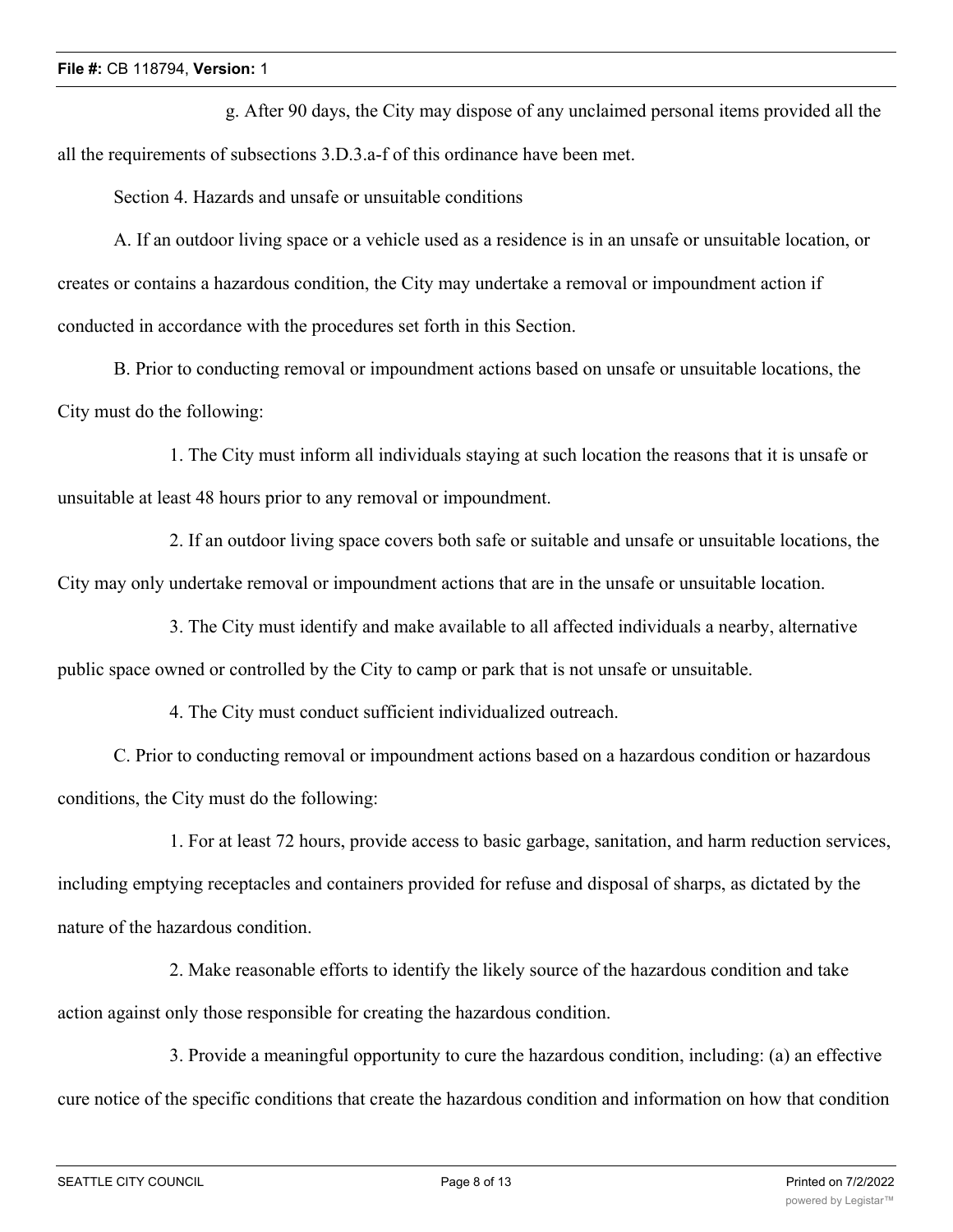can be remedied; and (b) provision of necessary items, such as garbage bags and bins, rodent traps, intravenous needle receptacles, and/or portable toilets, among others, that would allow the individuals to cure the hazardous condition. The City must allow individuals at least 72 hours to cure the hazardous condition before posting notice of removal or impoundment, and shall not conduct removal or impoundment if the hazardous conditions have been cured.

4. Conduct site visits by City staff to: (a) inform all affected individuals prior to or during the cure period that the location has a hazardous condition and the actions needed to cure that condition; and (b) inform all affected individuals whether the hazardous condition has been remedied after the cure period or, if the hazardous condition has not been remedied after the cure period, the reason it has not been remedied.

D. Prior to removal or impoundment, the City must provide written notice meeting the following requirements:

1. Notice must include the following information:

a. The specific date and time the removal or impound will take place;

i. The removal or impound may not take place fewer than 48 hours from the date of notice in the case of unsafe or unsuitable location;

ii. The removal or impound may not take place fewer than five days from the date of notice in the case of a hazardous condition;

b. Explanation of how the location of the outdoor living space or vehicle is unsafe and/or unsuitable, or the hazardous condition has not been remedied;

c. Explanation of the actions that will be taken during the removal or impoundment and how loss of personal property can be avoided;

d. Information about where personal property will be safeguarded if seized during the removal or impoundment and how it can be retrieved after removal or impoundment;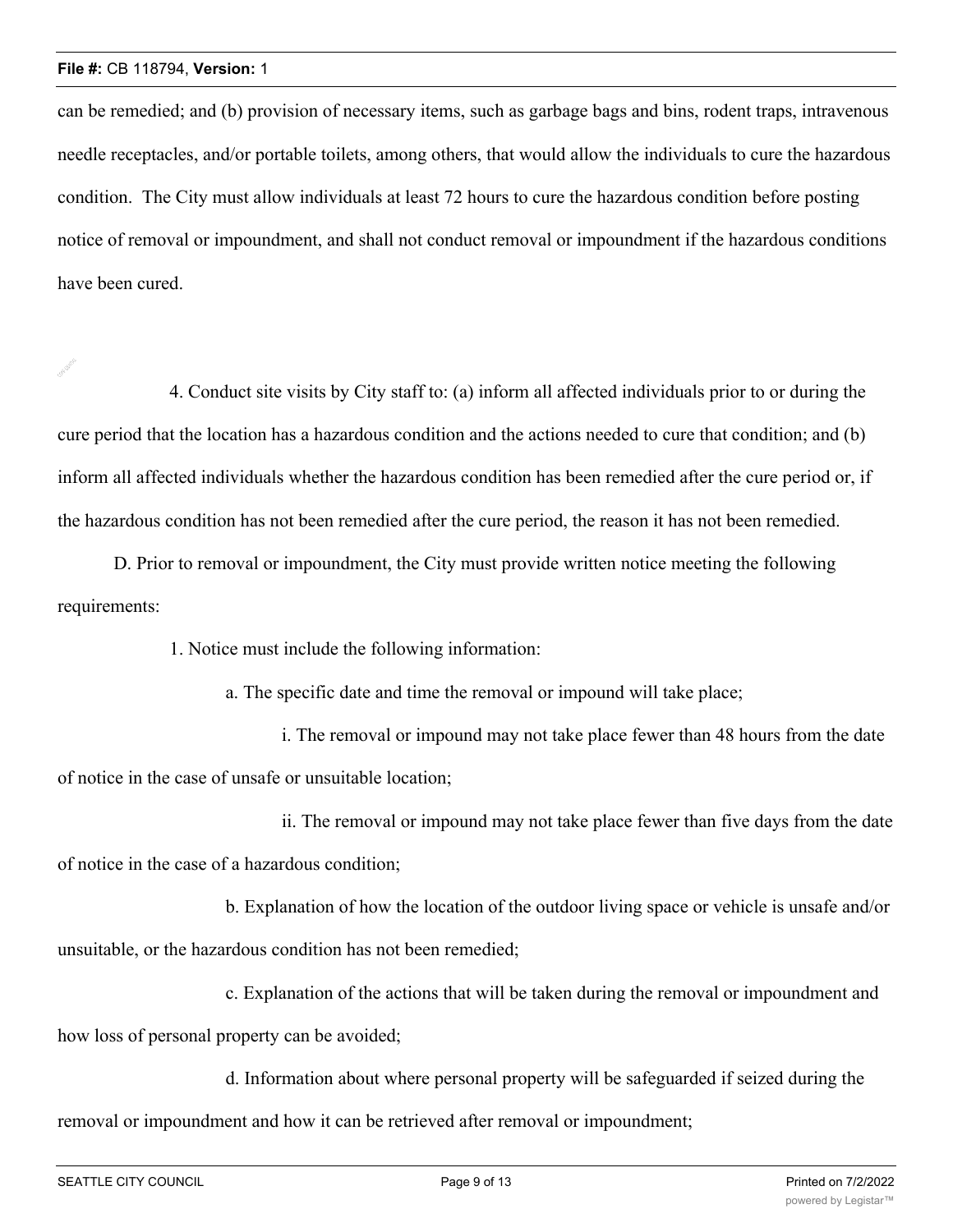e. Clear directions to the alternative public space owned or controlled by the City;

f. Contact information for the outreach organizations that will work with that site as described in subsection 4.D. 4 of this ordinance; and

g. If available, a statement that adequate and accessible housing is available for all affected individuals.

2. Notice must be provided in languages likely to be spoken by impacted individuals, and through methods capable of being understood by persons with physical and mental disabilities.

3. Notice must be posted in a conspicuous location at the relevant outdoor living space or on the relevant vehicle, as well as affixed to all tents and structures used for shelter at that location.

4. Sufficient individualized outreach must involve, at a minimum, the following actions:

a. Informing all affected individuals of the availability of the alternative public space owned or controlled by the City for the outdoor living space or vehicle, or offering adequate and accessible housing; and

b. Offering assistance with both the administrative and logistical aspects of moving into the identified alternative public space owned or controlled by the City or adequate and accessible housing.

E. During a removal or impoundment, the City will safeguard all personal property free of charge according to the following requirements:

1. For individuals present at the time of the removal or impoundment who do not have the ability to transport their personal property, the City shall transport all personal property to the alternative public space owned or controlled by the City.

2. For individuals who are absent at the time of the removal or impoundment or who are present but who do not wish to move to the alternative public space owned or controlled by the City and do not have the ability to transport their personal property, the City will safeguard all personal property as follows:

a. Personal property must be photographed and catalogued by location and with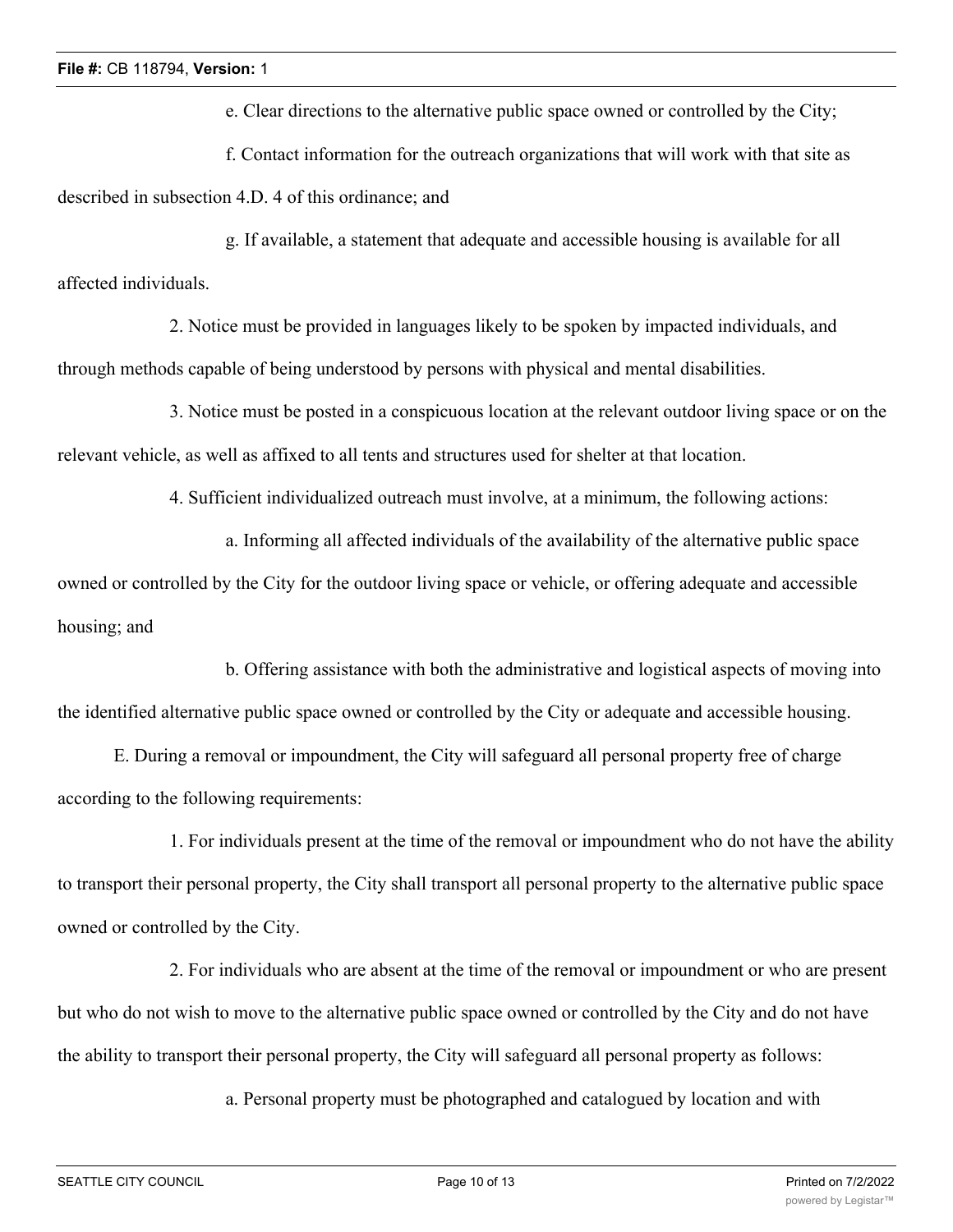identifying details of the personal property prior to being put into storage. Such information must be searchable by computer and by calling a City agent.

b. The location of the storage facility must be accessible by public transportation and accessible to those with disabilities.

c. The location's operating hours must extend beyond normal business hours to

accommodate those who work or have other obligations during midweek during normal business hours.

d. Photo identification shall not be required as a condition of retrieval.

e. The City must post notice for 90 days at the location of the removal or impoundment

with the location of the seized personal property and instructions for reclaiming such personal property.

f. Within 24 hours of the removal, a City agent or employee must return to the site and seek to inform individuals of how to retrieve their items.

g. After 90 days, the City may dispose of any unclaimed personal items provided all the requirements of subsections 4.E.2.a-f of this ordinance have been met.

Section 5. Collaboration with other entities. The City will only direct, engage, cooperate, or contract with any other entity to engage in any removal or impoundment action in accordance with this ordinance.

Section 6. Implementation and Advisory Committee

To ensure the ordinance meets the goals of protecting the public health, public safety, and civil rights of all people, including those experiencing homelessness, the City shall establish an Implementation and Advisory Committee ("Committee").

A. The functions and duties of the Committee shall be to:

1. Advise the Mayor, Council, and relevant departments of concerns and issues with regard to City's removal and impoundment actions, and provide recommendations, findings, or other reports as appropriate related to such concerns and issues; and

2. Review proposed implementation plans and guidelines, and provide comments regarding the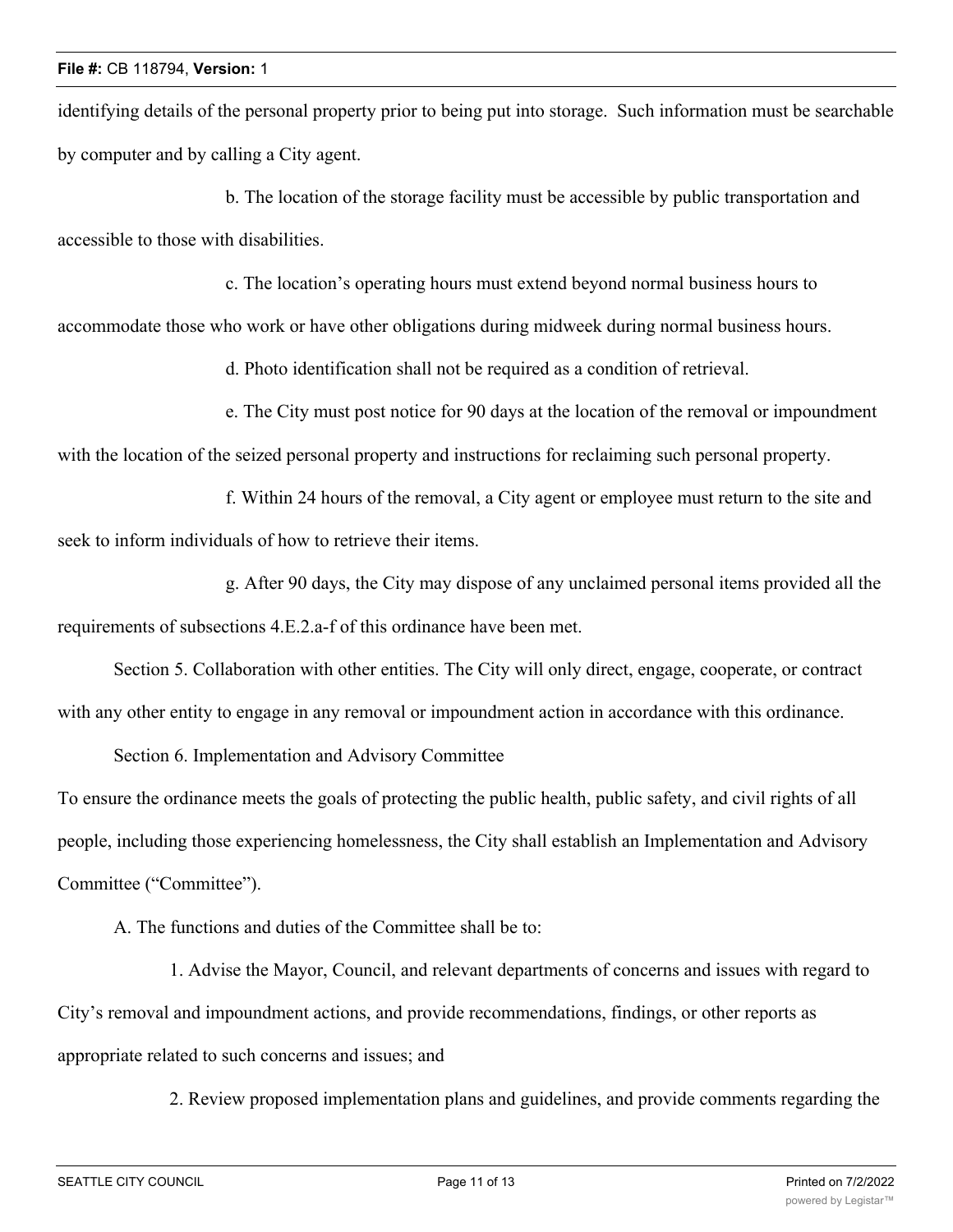same to department staff charged with contracting outreach workers, notice, storage, etc...

B. The Committee shall consist of 11 members. The Mayor shall appoint one member. Each Councilmember shall appoint one member and the Council collectively shall appoint one member. The members will be appointed to serve staggered three 3 year terms and may be reappointed to subsequent terms. Any vacancy in an unexpired term shall be filled in the same manner as the original appointment. A member whose term is ending may continue on an interim basis as a member with voting rights until such time as a successor for that position has been appointed.

C. The Committee members should have current or recent (within the last five years) professional, personal, or research experience associated with provision of services to individuals experiencing homelessness, or with public health or public safety.

D. The Director of the Human Services Department and the Director of the Finance and Administrative Services Department shall assign at least one staff member to support the work of the Committee. A representative of various City Departments, including but not limited to the Office for Civil Rights, Parks and Recreation Department, Seattle Police Department, Department of Transportation, and/or the City Attorney's Office, shall attend the committee meetings upon request of the Committee.

Section 7. Penalties. Failure by the City or any of its partners, agents, or contractors to follow the requirements of this ordinance shall result in a penalty paid by the City to each affected individual of \$250 per violation, in addition to any actual damages incurred. The Seattle Office for Civil Rights shall be charged with the oversight, investigation, and enforcement of the provisions of this ordinance.

Section 8. This ordinance shall take effect and be in force 30 days after its approval by the Mayor, but if not approved and returned by the Mayor within ten days after presentation, it shall take effect as provided by Seattle Municipal Code Section 1.04.020.

Passed by the City Council the day of the case of the case of the case of the case of the case of the case of the case of the case of the case of the case of the case of the case of the case of the case of the case of the